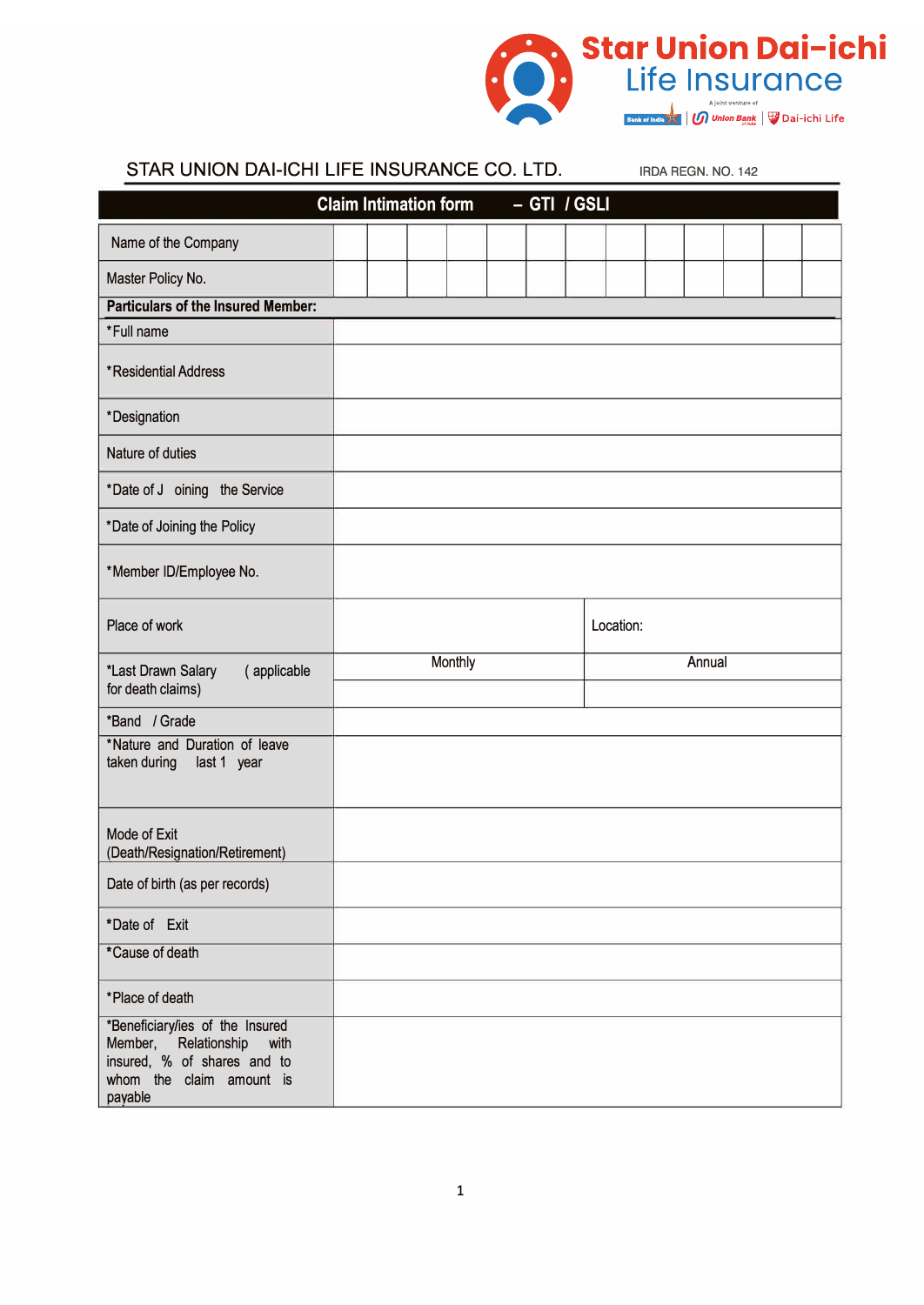

## STAR UNION DAI-ICHI LIFE INSURANCE CO. LTD. IRDA REGN. NO. 142

| In respect of the above mentioned policy claim, I hereby solemnly declare that the foregoing statements<br>are true and correct to the best of my knowledge. I also certify that the Insured Member<br>was actively at<br>work at the time of joining the polic y and was also employe d at the time of death /exit . I also confirm that<br>the person claiming the benefits is the beneficiary as designated by the Insured Member and registered<br>with us. |                                                                                                                          |                                                                                                                                                                                                                                                                            |  |  |  |  |
|-----------------------------------------------------------------------------------------------------------------------------------------------------------------------------------------------------------------------------------------------------------------------------------------------------------------------------------------------------------------------------------------------------------------------------------------------------------------|--------------------------------------------------------------------------------------------------------------------------|----------------------------------------------------------------------------------------------------------------------------------------------------------------------------------------------------------------------------------------------------------------------------|--|--|--|--|
| Signature of authorized signatory<br>Name & Designation<br><b>Company Seal</b>                                                                                                                                                                                                                                                                                                                                                                                  |                                                                                                                          |                                                                                                                                                                                                                                                                            |  |  |  |  |
|                                                                                                                                                                                                                                                                                                                                                                                                                                                                 |                                                                                                                          |                                                                                                                                                                                                                                                                            |  |  |  |  |
| *Applicable only for Death claims.<br>All columns have to be filled up compulsorily, without which the claim form cannot be accepted. Kindly<br>put NA whichever field is not applicable.                                                                                                                                                                                                                                                                       |                                                                                                                          |                                                                                                                                                                                                                                                                            |  |  |  |  |
|                                                                                                                                                                                                                                                                                                                                                                                                                                                                 | <b>Advance Discharge Voucher</b>                                                                                         |                                                                                                                                                                                                                                                                            |  |  |  |  |
| (Applicable for death claims ) Herewith find enclosed : 1. Attested Copy of the Death Certificate<br><b>First Information Report</b><br>(Please tick the enclosures sent along with this intimaiton form)                                                                                                                                                                                                                                                       | B. Spot Panchanama C. Post Mortem Report                                                                                 | We, <u>Communication</u> (Name of the Master Policyholder)<br>under the Master Policy no. <b>Construct Construct Construct</b> , do hereby acknowledge that the Star Union Dai <b>Construct Construct</b><br>as full and final settlement of all our claims and<br>, 2. A. |  |  |  |  |
| Please affix Re. 1/<br>Revenue Stamp and<br>sign across the stamp<br><b>Authorized Signatory</b><br>should sign across the<br>revenue stamp.                                                                                                                                                                                                                                                                                                                    | Seal of the Master Policy<br>Holder                                                                                      | Full postal address offie Master<br><b>Policy Holder</b>                                                                                                                                                                                                                   |  |  |  |  |
| Declaration:<br>knowledge and belief. The information has been received and confirmed at our end and after due<br>diligence is observed, the same has been re<br>Form - Groups. We also declare that we are the sole beneficiaries under the Group Claim paid vide this<br>Discharge Form. The amount mentioned<br>policy for this Life Assured.                                                                                                                | We hereby declare that the information given above is correct to the best of our<br>-produced herewith while filling thi | s Death Claim Intimation<br>is the full and final amount covered under the said master                                                                                                                                                                                     |  |  |  |  |
| Signature of the Witness                                                                                                                                                                                                                                                                                                                                                                                                                                        |                                                                                                                          | Signature of the Authorized Signatory                                                                                                                                                                                                                                      |  |  |  |  |